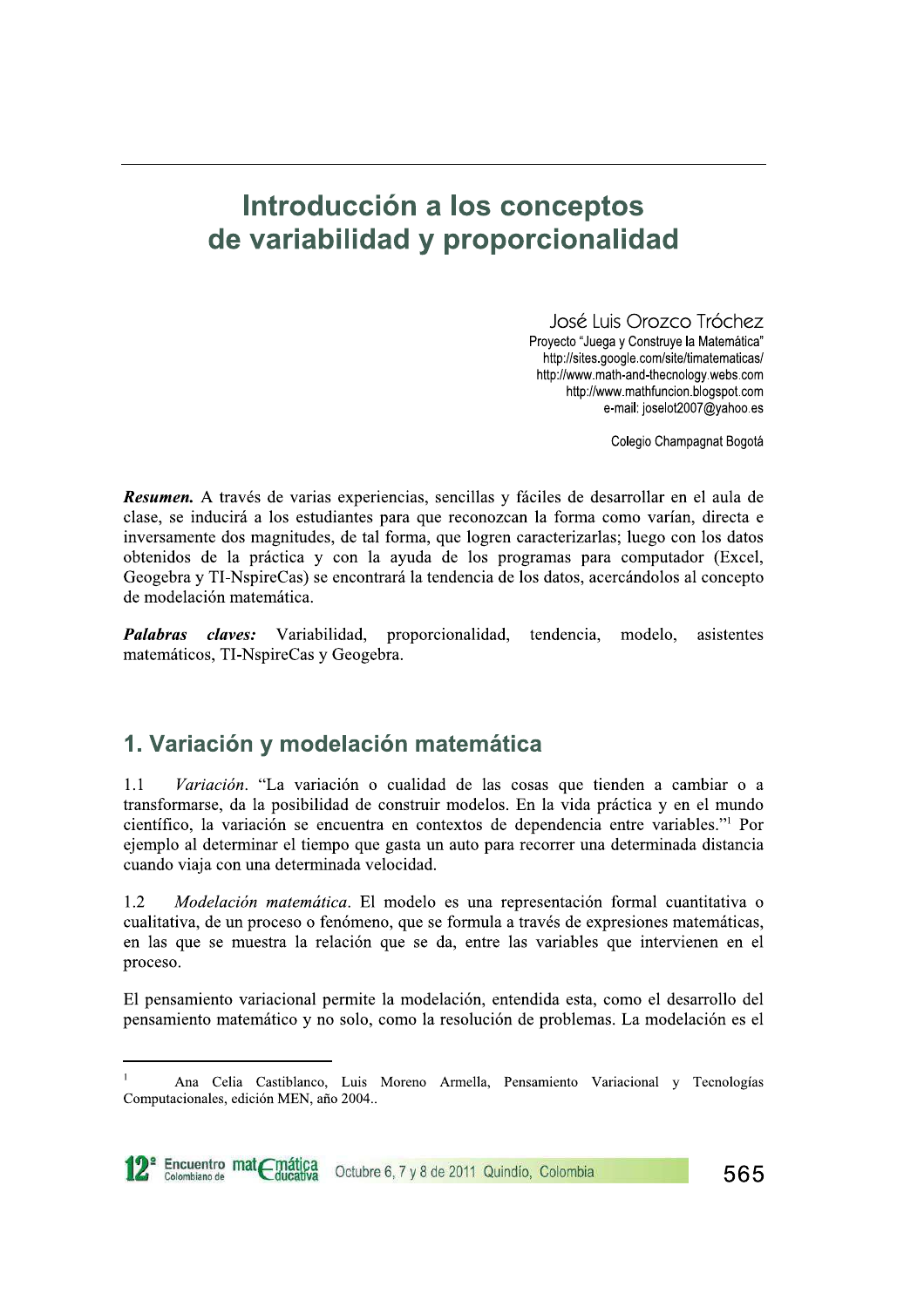arte de producir modelos, no es una ciencia, no existe lógica alguna para construir modelos, pero si para ponerlos a prueba.

Un modelo matemático es el resultado del estudio de varios casos y del análisis de datos, que expresa: proposiciones y hechos, relacionado variables y/o operaciones, para estudiar los comportamientos de sistemas complejos difíciles de observar en la realidad. La rama de la matemática encargada de estudiar las propiedades de los modelos es la teoría de modelos.

Las actividades aquí propuestas conllevan a un tipo de modelo empírico porque utiliza las observaciones directas o los resultados de experimentos del fenómeno estudiado, pero también puede ser un modelo cualitativo o conceptual ya que utiliza figuras, gráficos o descripciones causales, para predecir a donde tiende el comportamiento de los datos y si aumenta o disminuye alguna magnitud. Márquez O. (2005), señala que "La modelación relacionada con sistemas de representaciones integra: símbolos, signos, figuras, gráficas y construcciones geométricas. Éstos expresan el concepto y suscriben en sí mismos el modelo con el cual es posible interpretar y predecir comportamientos de fenómenos físicos"<sup>2</sup>

#### $2.$ **Proporcionalidad**

Hasta el final del siglo XVIII, el estudio de la proporcionalidad se hacía con base en la comparación de números, donde se estudiaban razones y progresiones y se desarrollaban una gran variedad de situaciones problema utilizando la regla de tres pero hay que tener en cuenta que el concepto de variabilidad está bastante relacionado con el concepto de proporcionalidad y este desde sus orígenes ha estado presente en el estudio del mundo que rodea al hombre y en la solución de muchas situaciones problema de las ciencias del conocimiento, entre ellas: la física, la química y la biología. Así, por ejemplo el hombre, al no poder medir directamente distancias, ha buscado métodos que le permitan compararlas y así poder expresarlas por medio de relaciones numéricas.

Según Jean Piaget, la noción de proporcionalidad ""se encuentra en el nivel de las relaciones formales, es decir, que las operaciones no se realizan directamente sobre los objetos sino que se trata de operaciones de operaciones""3

Con el desarrollo de este taller busca inducir al estudiante para que construya la noción de proporcionalidad haciendo hincapié en la razón entre cantidades diferentes de la misma magnitud, para luego iniciarlos en la construcción del concepto de modelación, tomando como recurso los datos y hallando con ellos la línea de tendencia y la expresión que resulta al representarlos en el plano cartesiano.

http://cmc.ihmc.us/cmc2006Papers/cmc2006-p10.pdf



Márquez O. (2005). La modelación matemática: Alternativa didáctica en la enseñanza de precálculo. UIPR-Ponce Vol. 1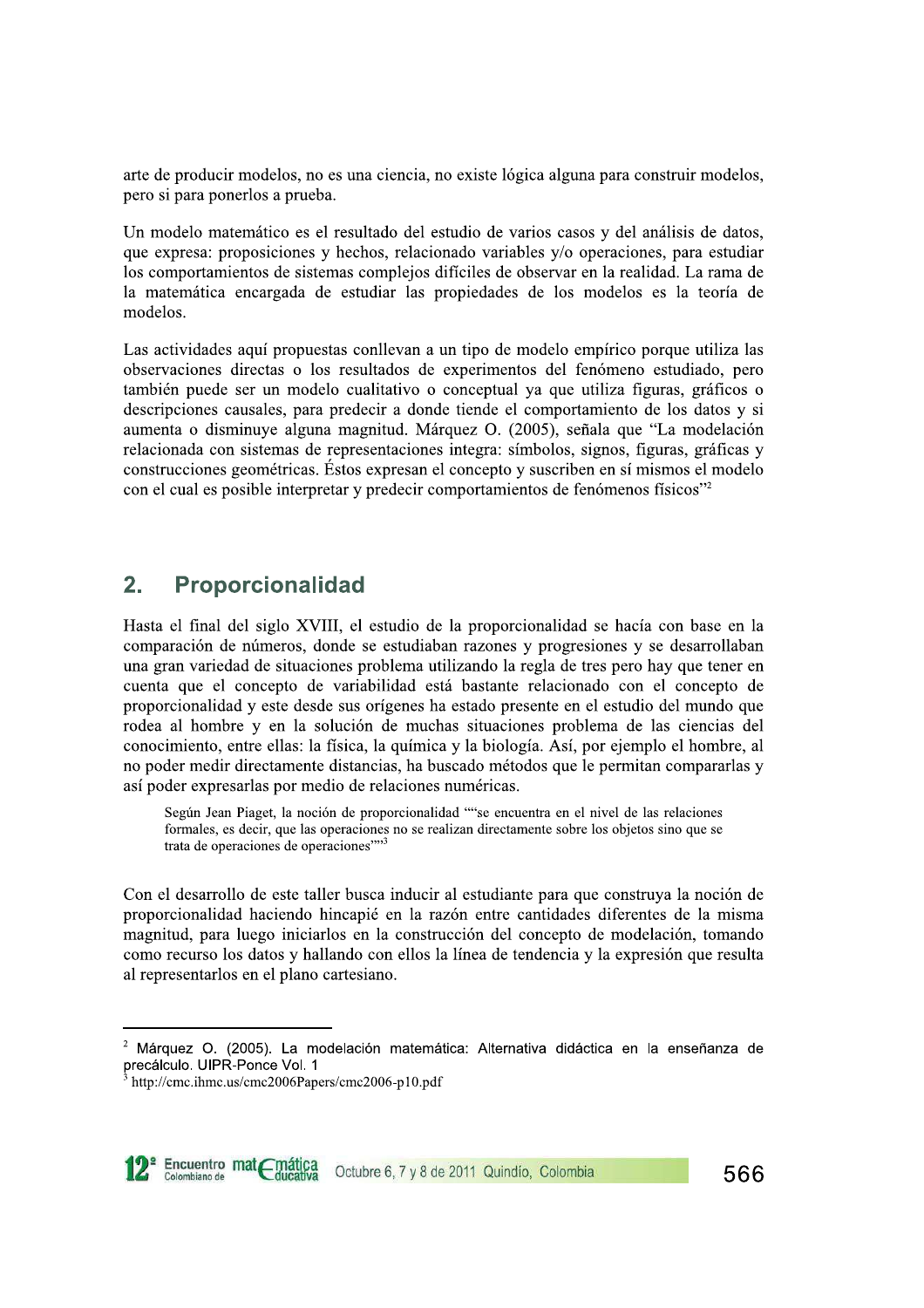Comprendido el concepto de proporción como una relación entre números o magnitudes, dicha relación puede darse en dos sentidos: Las dos magnitudes pueden aumentar o disminuir o bien si una de las magnitudes aumenta la otra disminuye o viceversa. De esta forma se tiene:

#### $2.1$ **Magnitudes directamente proporcionales**

Dos magnitudes son directamente proporcionales cuando el doble, triple,..., de la cantidad de la primera corresponde doble, triple,..., de la cantidad de la segunda, es decir, dos magnitudes son directamente proporcionales cuando el cociente entre ellas es

constante  $\frac{x}{y} = k$ , esto significa que x es directamente proporcional a y.

#### $2.2$ Magnitudes inversamente proporcionales

Dos magnitudes son inversamente proporcionales cuando al doble, triple,..., de la cantidad de la primera corresponde la mitad, la tercera parte,..., de la cantidad de la segunda, es decir, dos magnitudes son directamente proporcionales cuando el producto entre ellas es constante  $xy = k$ , esto significa que x es inversamente proporcional a y

Una actividad interesante antes de formalizar el concepto de proporcionalidad inversa, puede ser la siguiente:

Los estudiantes forman grupo de dos; cada grupo tiene como recurso 24 fichas del mismo tamaño y con ellas forma un rectángulo de tal forma que tenga como base una ficha y como altura 24 fichas. Solicite a los estudiantes que teniendo en cuenta la acción anterior formen otros rectángulos aumentando el número de fichas de las base, dibujen cada situación y completen la siguiente tabla.

| Número de fichas en la base del rectángulo.               |  |  |  | $6 \times 12$ 24 |  |
|-----------------------------------------------------------|--|--|--|------------------|--|
| Total de fichas que representan la altura del rectángulo. |  |  |  |                  |  |

Esta actividad ayudará a comprender que si se aumenta el número de fichas para representar la longitud de la base, disminuirá el número de fichas utilizadas para representar la longitud de la altura, sin variar el total de fichas, que en este caso son 24.

La resolución de problemas con información y datos recolectados de fenómenos físicos y de experiencias desarrolladas por los estudiantes, es otra alternativa metodológica para la aprehensión de conceptos de la matemática en el aula de clase.

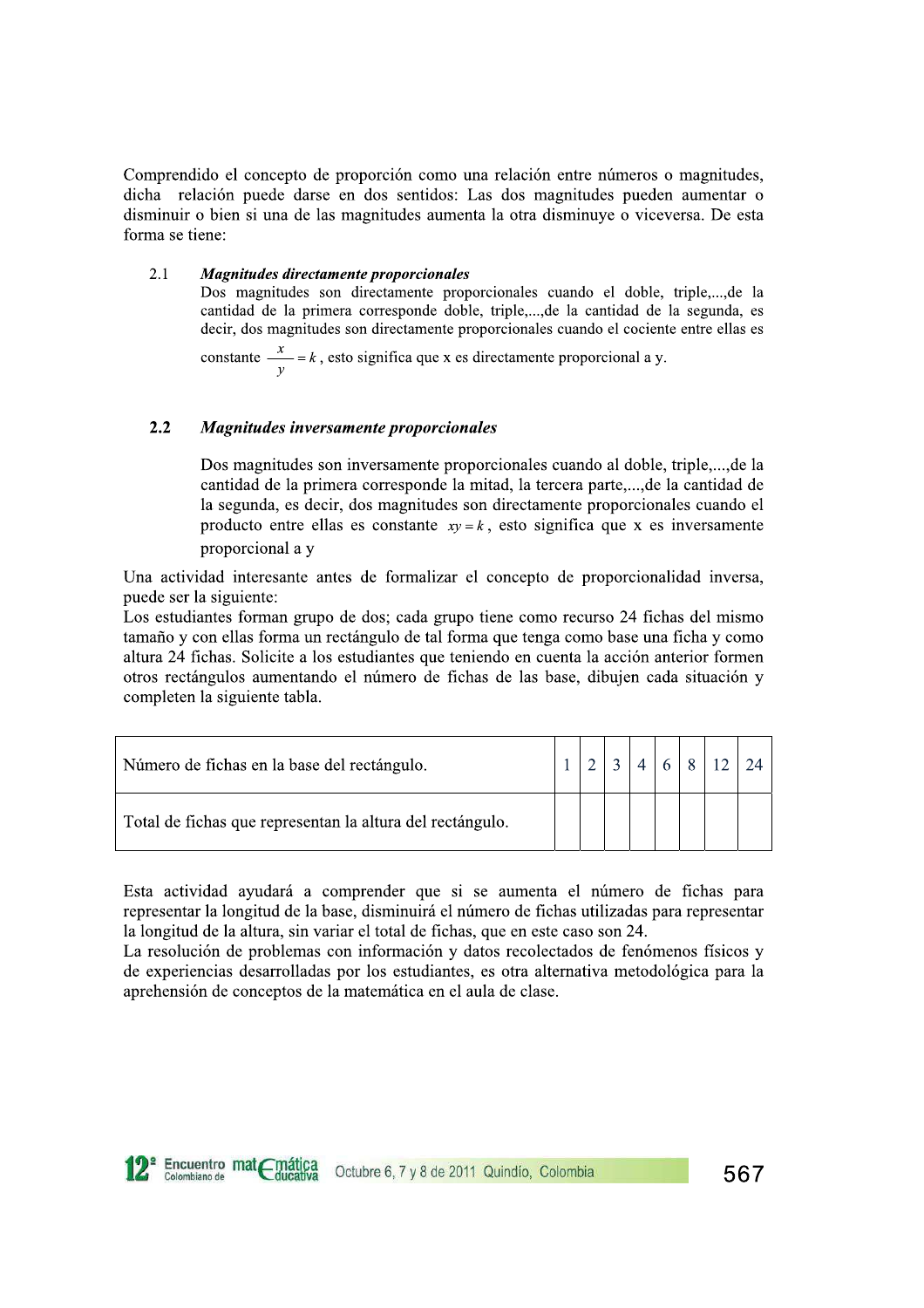## 3. Taller

#### $3.1$ Propósitos generales:

- a) A través de una experiencia sencilla y práctica observar la variación directa e inversa de dos magnitudes.
- b) Modelar matemáticamente una situación real, c) Utilizar asistentes matemáticos para hallar la curva de tendencia de los datos tomados de una situación real.

#### $3.2$ Variación directa de dos magnitudes.

Para el desarrollo de esta actividad se requieren los siguientes recursos: Un espejo pequeño, un pedazo de plastilina, una cinta métrica (Por ejemplo las utilizadas por los sastres), la hoja electrónica Excel o uno de los asistentes matemáticos: TI-Nspire, Geogebra y Curve Expert 1.37.

- $3.2.1$ Metodología de trabajo. Para el desarrollo de la actividad se realiza el siguiente proceso:
- a) Trabajar en grupo de tres  $(A, B, V, C)$ .
- b) Pegar un pedazo de plastilina sobre la pared, a  $80 \text{ cm}$  del piso, dejarlo fijo durante el desarrollo de la actividad.
- c) Ubicar sobre el piso, el espejo a  $50 \text{ cm}$  del borde de la pared.
- d) El representante del grupo A del grupo, se ubica después del espejo en línea recta, frente a la plastilina; luego se desplaza hacia adelante o hacia atrás hasta observar en la mitad del espejo la plastilina; siempre en posición erguida (este trabajo lo debe desarrollar la misma persona durante el desarrollo de toda la actividad).



- e) El representante B del grupo con la cinta métrica mide distancia entre el borde de la pared y el tobillo del representante A, (siempre desde el borde de la pared hasta el tobillo).
- f) El representante  $C$  del grupo consigna este resultado, en la tabla 1.
- g) Continuar el proceso se modificando la distancia entre el espejo y el borde de la pared, hasta completar la tabla 1.

| Distancia en <i>cm</i> , de la pared hasta el   50   55   60   65   70   75   80   85 |  |  |  |  | 190195 |  |
|---------------------------------------------------------------------------------------|--|--|--|--|--------|--|
| espejo.                                                                               |  |  |  |  |        |  |
| Distancia en mm, desde la pared hasta<br>el tobillo.                                  |  |  |  |  |        |  |

| Distancia de la pared   105   110   115   120   125   130   135   140   145   150 |  |      |  |  |  |  |
|-----------------------------------------------------------------------------------|--|------|--|--|--|--|
| hasta el espejo en <i>cm</i>                                                      |  |      |  |  |  |  |
| Distancia desde la pared                                                          |  |      |  |  |  |  |
| hasta el tobillo en mm                                                            |  |      |  |  |  |  |
|                                                                                   |  | ____ |  |  |  |  |

Tabla 1

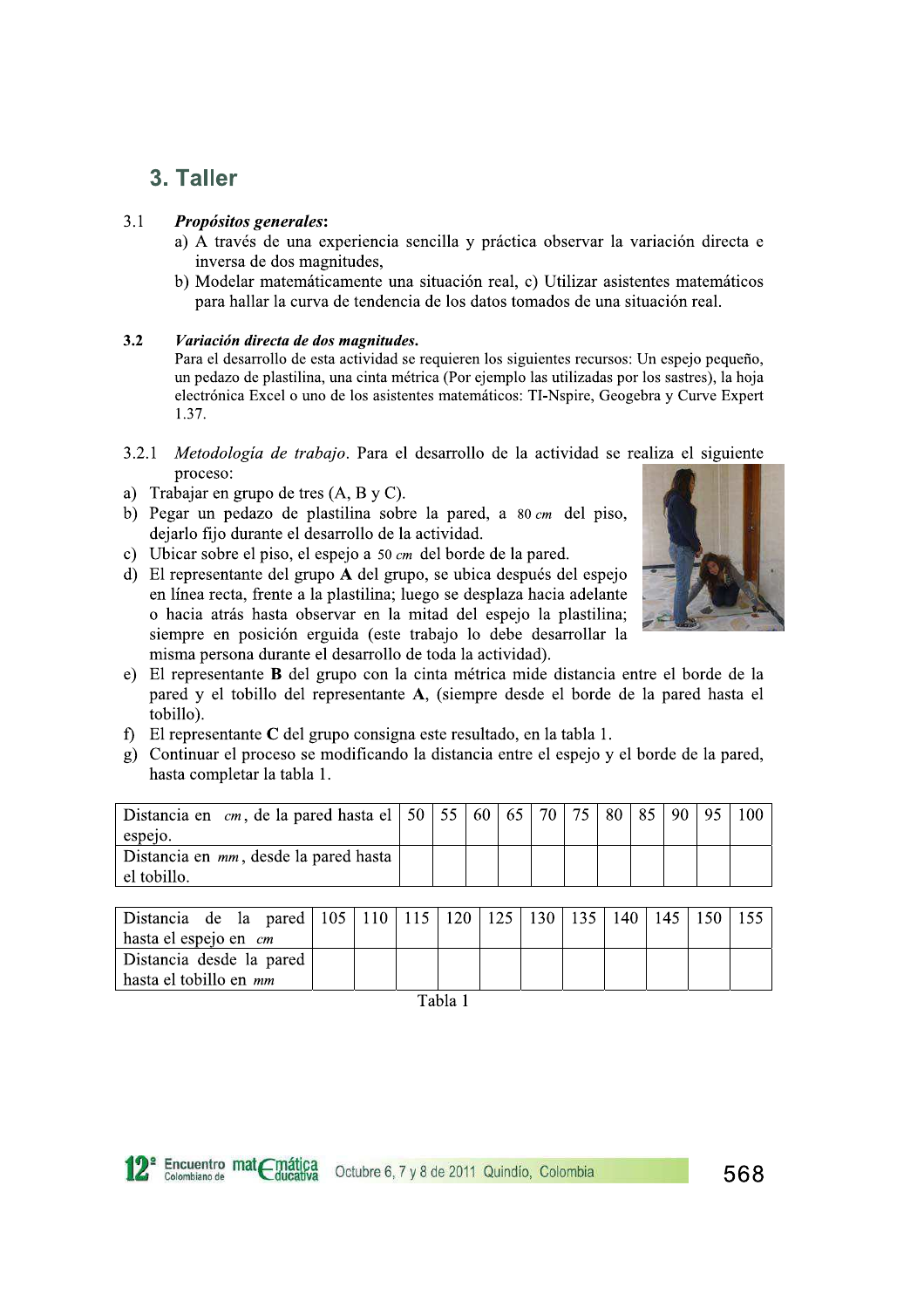### 3.3 Variación inversa de dos magnitudes.

La metodología de trabajo para el desarrollo de esta actividad es la siguiente:

- a) Trabajar en grupo de tres  $(A, B, y, C)$ .
- b) Ubicar sobre el piso, el espejo a 80 cm del borde de la pared, dejarlo fijo durante el desarrollo de la actividad.
- c) Pegar un pedazo de plastilina sobre la pared, a  $50 \text{ cm}$  del piso.
- d) El representante A del grupo, se ubica después del espejo en línea recta frente a la plastilina; luego se desplaza hacia adelante o hacia atrás hasta observar en la mitad del espejo la plastilina; siempre en posición erguida (este trabajo lo debe desarrollar la misma persona durante todo el desarrollo de la actividad).
- e) El representante B del grupo con la cinta métrica mide distancia entre el borde de la pared y el tobillo del representante A, (siempre desde el borde de la pared hasta el tobillo).



- f) El representante  $C$  del grupo consigna este resultado en la tabla 2.
- g) Continuar el proceso se modificando la distancia entre el espejo y el borde de la pared, hasta completar la tabla 2.

| Distancia en <i>cm</i> , del borde de la pared   50   55   60   65   70   75   80   85<br>hasta la plastilina. |  |  |  |  | 190195 |  |
|----------------------------------------------------------------------------------------------------------------|--|--|--|--|--------|--|
| Distancia en mm, desde la pared hasta<br>el tobillo.                                                           |  |  |  |  |        |  |

| 150   Distancia en <i>cm</i> , del borde de   105   110   115   120   125   130   135   140   145   150 |  |  |  |  |  |
|---------------------------------------------------------------------------------------------------------|--|--|--|--|--|
| la pared hasta la plastilina.                                                                           |  |  |  |  |  |
| Distancia en mm, desde la                                                                               |  |  |  |  |  |
| pared hasta el tobillo.                                                                                 |  |  |  |  |  |

Tabla 2

### 3.4 Responder las siguientes preguntas:

Encuentro matemática

- a) ¿Qué diferencia una actividad de la otra?
- b) ¿En cada experiencia como varía una magnitud con respecto a la otra? Descríbalo.
- c) ¿Encuentra algún tipo de relación entre las dos magnitudes trabajadas en las experiencias anteriores?
- d) ¿Cuál es la ecuación matemática que relaciona el comportamiento de las dos variables?
- e) Describa otra situación en la que se de algún tipo de variación parecida a la presentada en las dos actividades anteriores.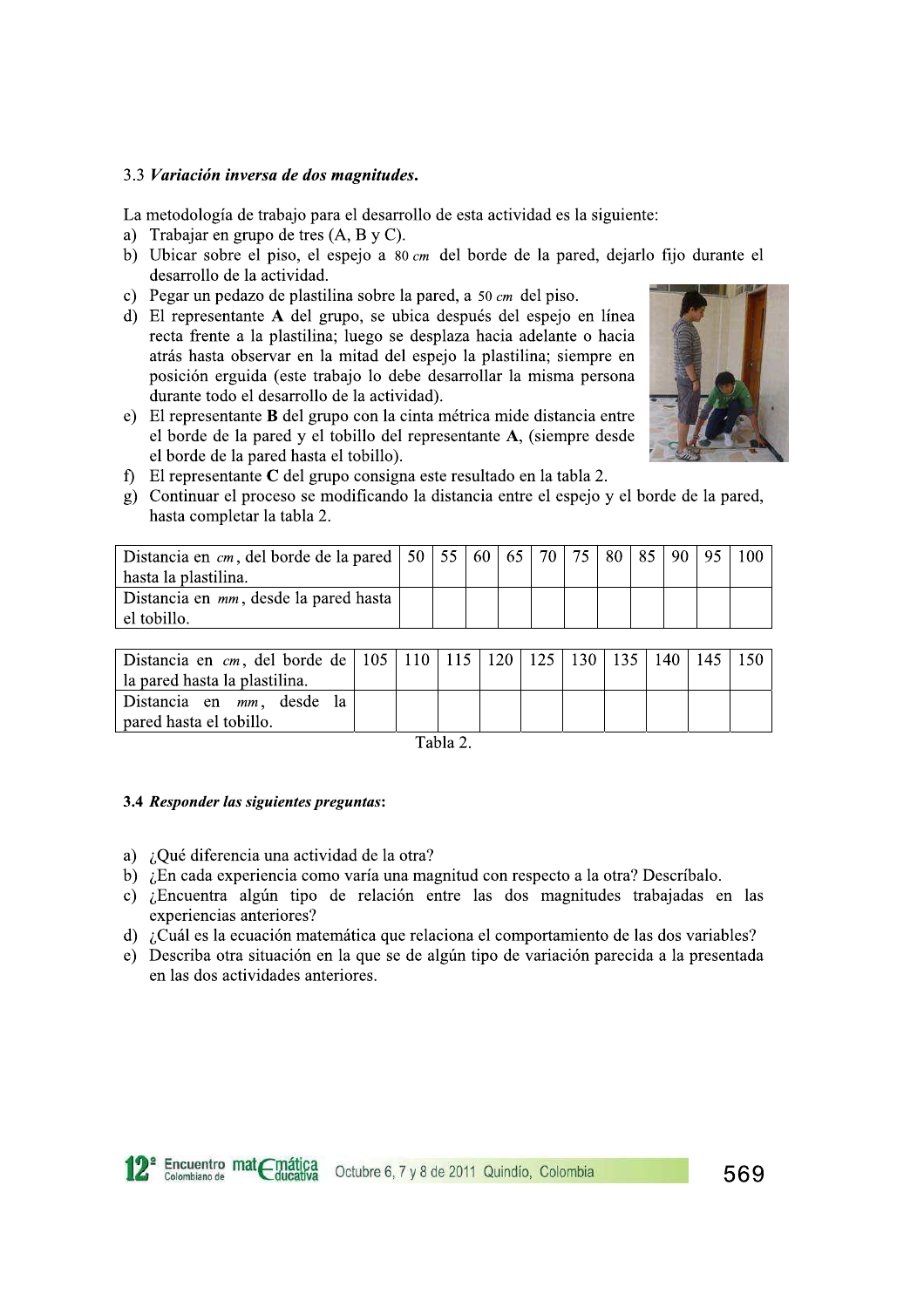## 3.5 Representacion grafica de los datos obtenidos y modelacion matematica de los mismos (línea de tendencia).

- 3.5.1 Metodología de trabajo. La metodología de trabajo es como sigue:
- 
- 
- 3.5 **Representación gráfica de los datos obtenidos y modelación matemática de los mismos (línea de tendencia).<br>
3.5.1** *Metodología de trabajo***. La metodología de trabajo es como sigue:<br>
 Active la hoja electrónica Excel.** 
	- TENDENCIA O REGRESIÓN seleccione (lineal).
	- Haga clic en las siguientes opciones: SEÑALAR INTERSECCIÓN, PRESENTAR ECUACIÓN EN EL GRÁFICO Y EN PRESENTAR EL VALOR DE R CUADRADO EN EL GRÁFICO.



**TI-Nspire Cas.** Es uno de los últimos y más completos asistentes matemáticos para el trabajo en el aula de matemática, diseñado con intencionalidad pedagógica. Se puede bajar<br>de la página http://education.ti.com/educationportal/downloadcenter/SoftwareDetail. http://education.ti.com/educationportal/downloadcenter/SoftwareDetail. do?website=US&tabId=1&appId=6769.

Se denomina shareware a los programas que el usuario puede evaluar de forma gratuita, pero podrá utilizarlo con algunas limitaciones. Para adquirir una licencia que permita el uso del software de manera completa se requiere de un pago económico.

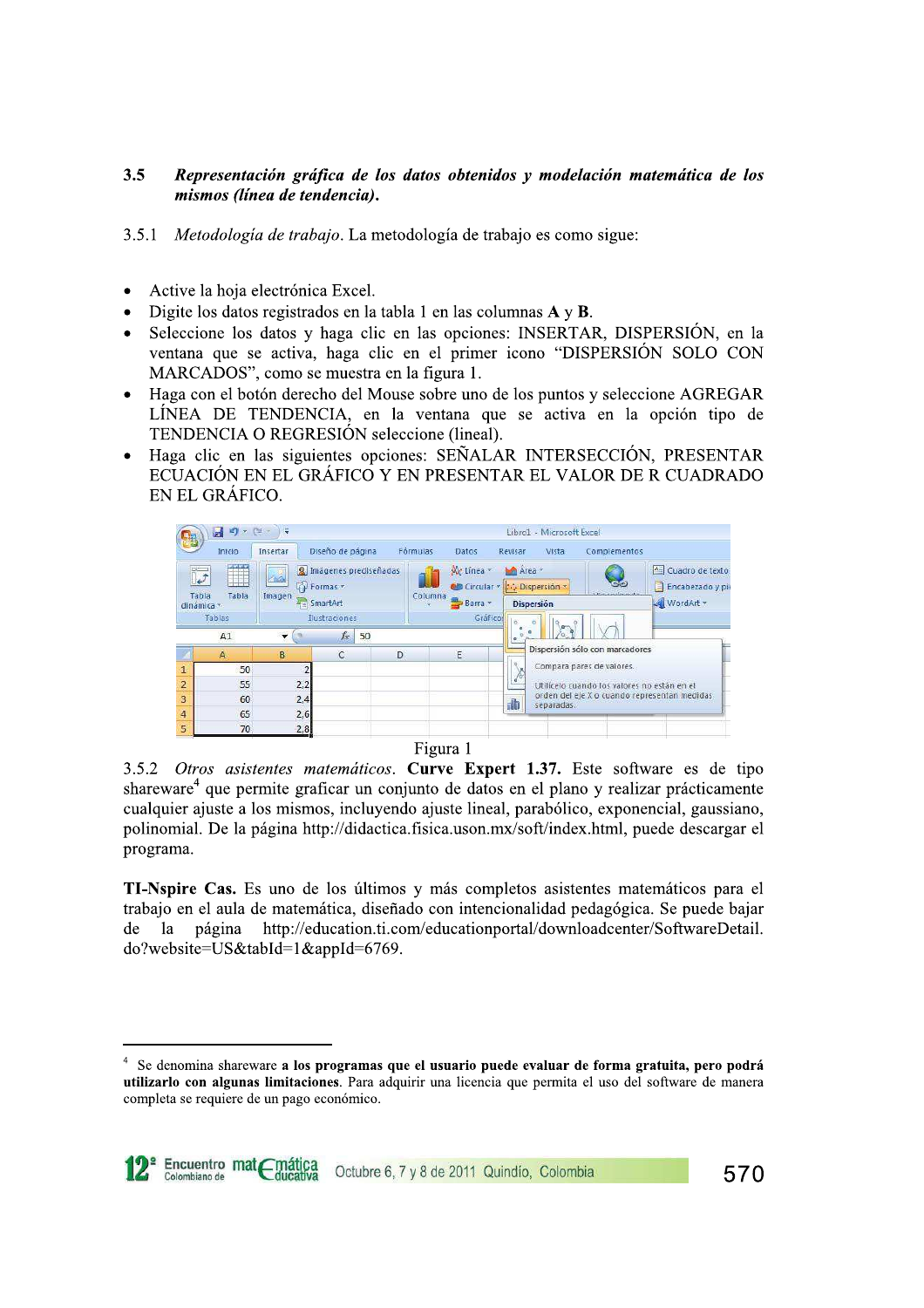3.5.3 Ecuación de regresión lineal y coeficiente de correlación.

a) Active el programa TI-Nspire.

| $X+Y$ |  |  |                                                     |
|-------|--|--|-----------------------------------------------------|
|       |  |  | 1:Accion 2:Insert 3:Datos 4:Estadí 5:Tabla 6:Sugere |

- b) Haga clic en: INSERTAR, LISTAS Y HOJA DE CÁLCULO.
- c) Haga clic en: ARCHIVO, CONFIGURACIÓN, CONFIGURAR DOCUMENTO, y modifique los datos como se muestra en la figura 2.
- d) Haga clic con el botón derecho de mouse sobre la letra (Nombre de la columna), seleccione las opciones: VARIABLES, ALMACENAR VARIABLE y digite d espejo, como nombre de la variable que contiene los datos de la columna A. Repita este proceso con la columna **B.** Figura 3.
- e) Digite los datos como se muestra en la figura 4.



- f) Haga clic sobre la letra A, nombre actual de la columna.
- g) Presione simultáneamente la tecla SHIFT o mayúscula sostenida y flecha a la derecha, para seleccionar la columna A y la columna B.
- h) Haga clic en el icono cuatro (Estadística) y luego en: CÁLCULOS ESTADÍSTICOS, REGRESIÓN LINEAL, figura 5.
- Complete la ventana que se activa como se muestra en la figura 6.  $\ddot{1}$
- i) Los resultados esperados se muestran en la figura 7.





571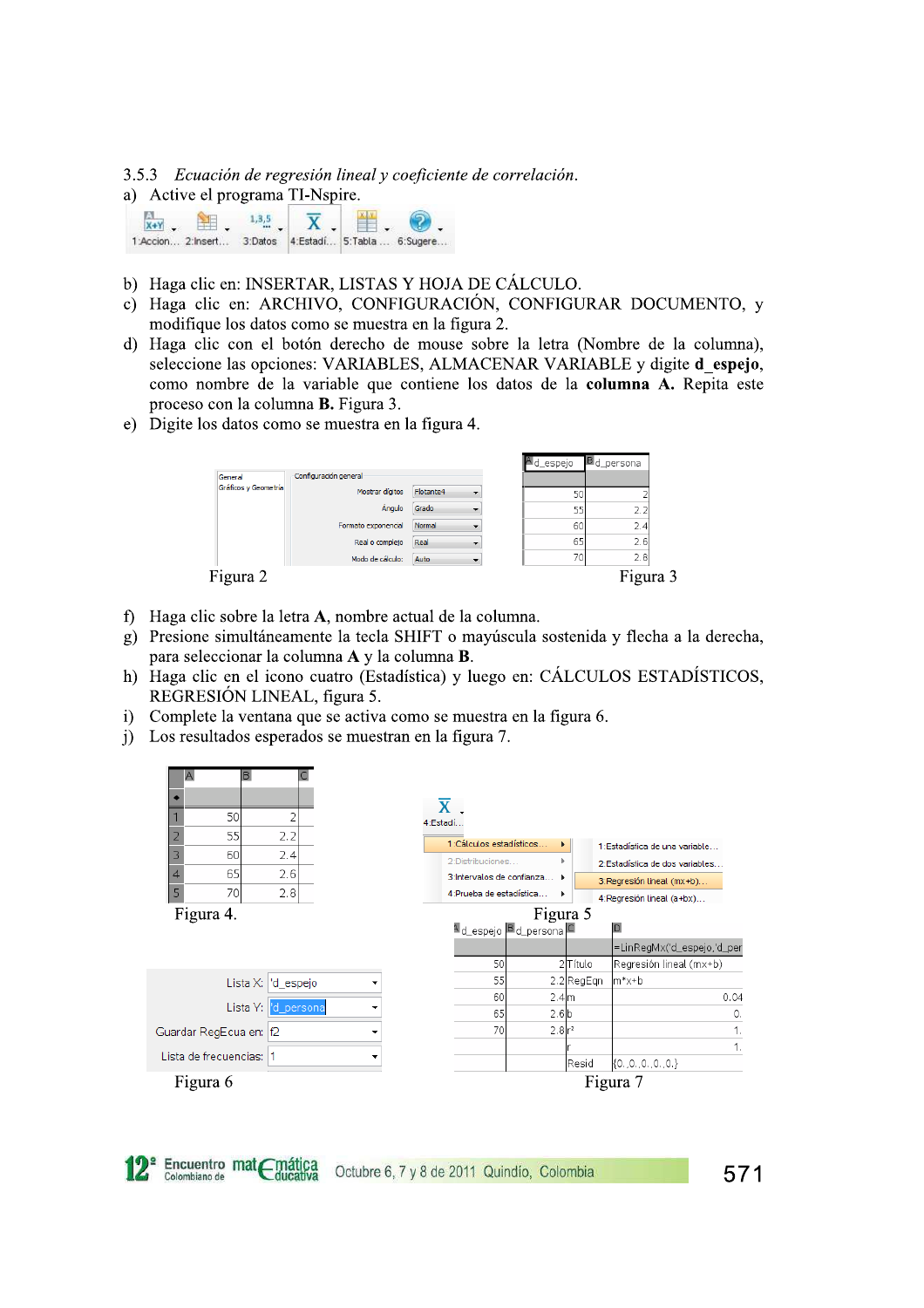3.5.4 Construcción de la gráfica. Para ello realice lo siguiente:

- a) Haga clic sobre la letra A, nombre actual de la columna.
- b) Presione simultáneamente la tecla SHIFT o mayúscula sostenida y flecha a la derecha, para seleccionar la columna A y la columna B.
- c) Haga clic en el icono tres (Datos) y luego en GRÁFICO RÁPIDO. Figura 8.
- d) El resultado esperado se muestra en la figura 9.



## Referencias bibliográficas

- Ana Celia Castiblanco, Luis Moreno Armella, Henry Urquina Llanos, Martha Bonilla, Jaime H. Romero, Pensamiento Estadístico y Tecnologías Computacionales, edición MEN, año 2004.
- Ana Celia Castiblanco, Luis Moreno Armella, Henry Urquina Llanos, Leonor Camargo, Tecnologías Informáticas en el currículo de matemáticas de la educación secundaria, edición MEN, año 2004.
- Ana Celia Castiblanco, Luis Moreno Armella, Pensamiento Geométrico y Tecnologías Computacionales, edición MEN, año 2004.
- Ana Celia Castiblanco, Luis Moreno Armella, Tecnología Computacional en el currículo de matemáticas, memorias del congreso internacional, edición MEN, año 2003.
- Aspinwal L., Shaw K. & Presmeg (1997). Uncontrollable mental imaginary: Graphical Connections between a function and its derivate. Educational Studies in Mathematics 33: 301-317. Kluwer Academic Publishers.
- Astolfi J.P. (1999). El "error", un medio para enseñar. Diada. Sevilla.
- Bachelard, G. (1994). La formación del espíritu científico. Siglo XXI. Madrid.
- Ben-Chaim, Lappan & Houang. (1989). "The Role of visualization in the middle school mathematics curriculum". Focus Learning Problems in Mathematics. Winter Edition, Vol. 11, N.1. p. 49-60.
- Bermejo, V. (1990). El niño y la aritmética. Instrucción y construcción de las primeras nociones aritméticas. Editorial Paidós. Argentina.
- Brousseau G. Los obstáculos epistemológicos y los problemas  $en$ Matemática (http://fractus.mat.uson.mx)



Octubre 6, 7 y 8 de 2011 Quindío, Colombia